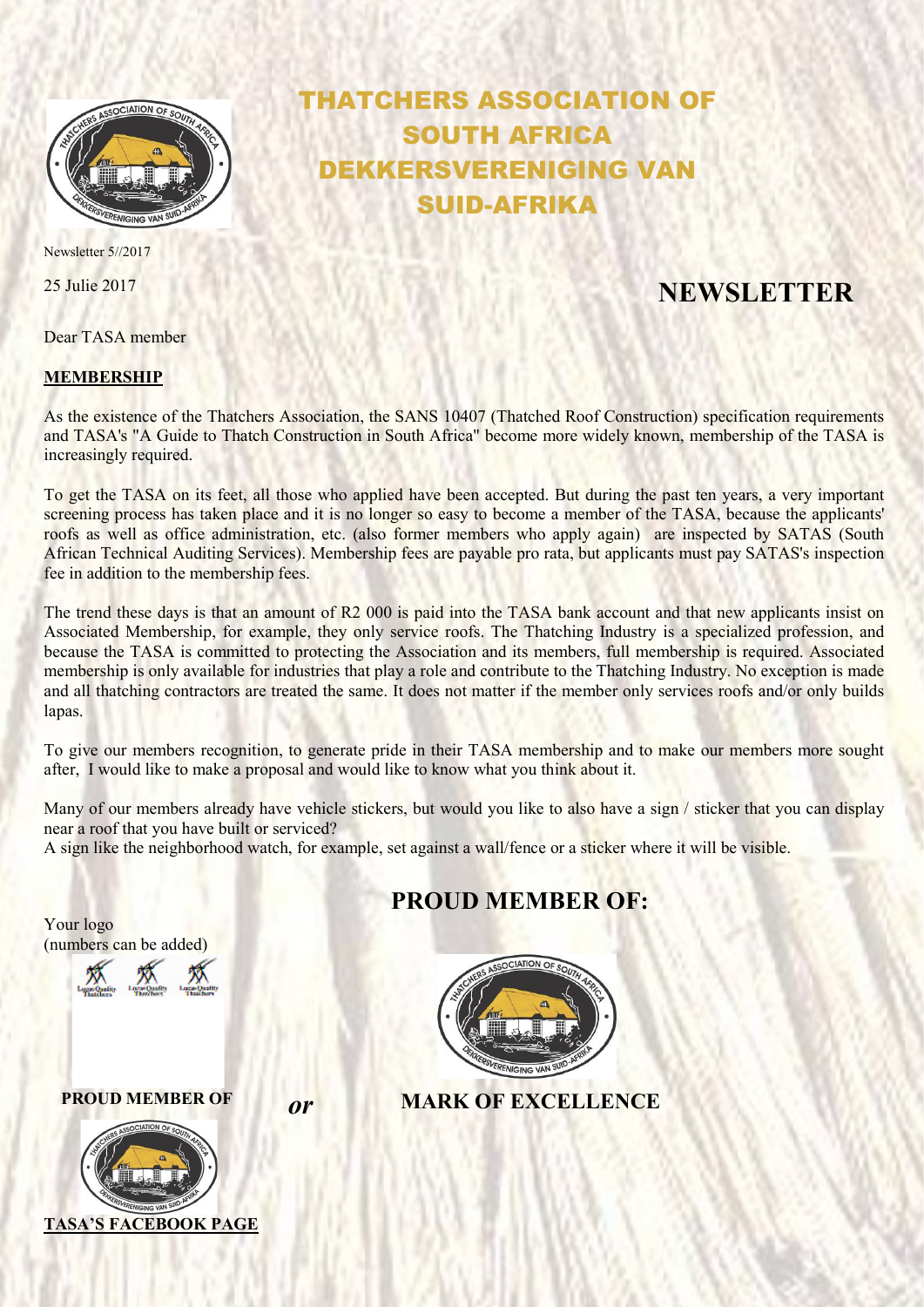The TASA Facebook page gets a lot of attention. Photos and articles are placed to provide more information, especially where problems are encountered in our industry.

It would be highly appreciated if you would send the office pictures and information of construction and other problems / errors that were corrected. The process is very important as shown below.

### PROBLEM: The heat of the steel flue through the thatch, causing the thatch to charcolize

An example of how the problem can be solved.





Thatch charcolize as a result An opening cut through the thatch and a The opening closed again of the heat from the steel a single brick wall built around the steel







Example: If possible, photos must be submitted without showing workers or where workers are wearing the necessary safety equipment

Single stone wall surrounding steel flue and expanded above thatch roof

By using the brick wall the leaking against the steel could

By giving as much information as possible to the public, we promote and protect our industry against offenses and exploitation. An informed public will realize that to get a job done as cheaply as possible, is expensive at the end and can shorten the lifespan of the roof.

Poor workmanship and non-compliance with specification requirements can also turn out to be very expensive.

### THE NECESSITY OF APPROVED PLANS

Failures like this roof with wind damage are no advertisement for our industry. The lack of windbreakers (wind bracers) are among other things, the reason for the failure of this roof.

The weight of a thatch roof with poles is about 80 kg per sq.m and with wind load approximately 121 kg per sq.m..